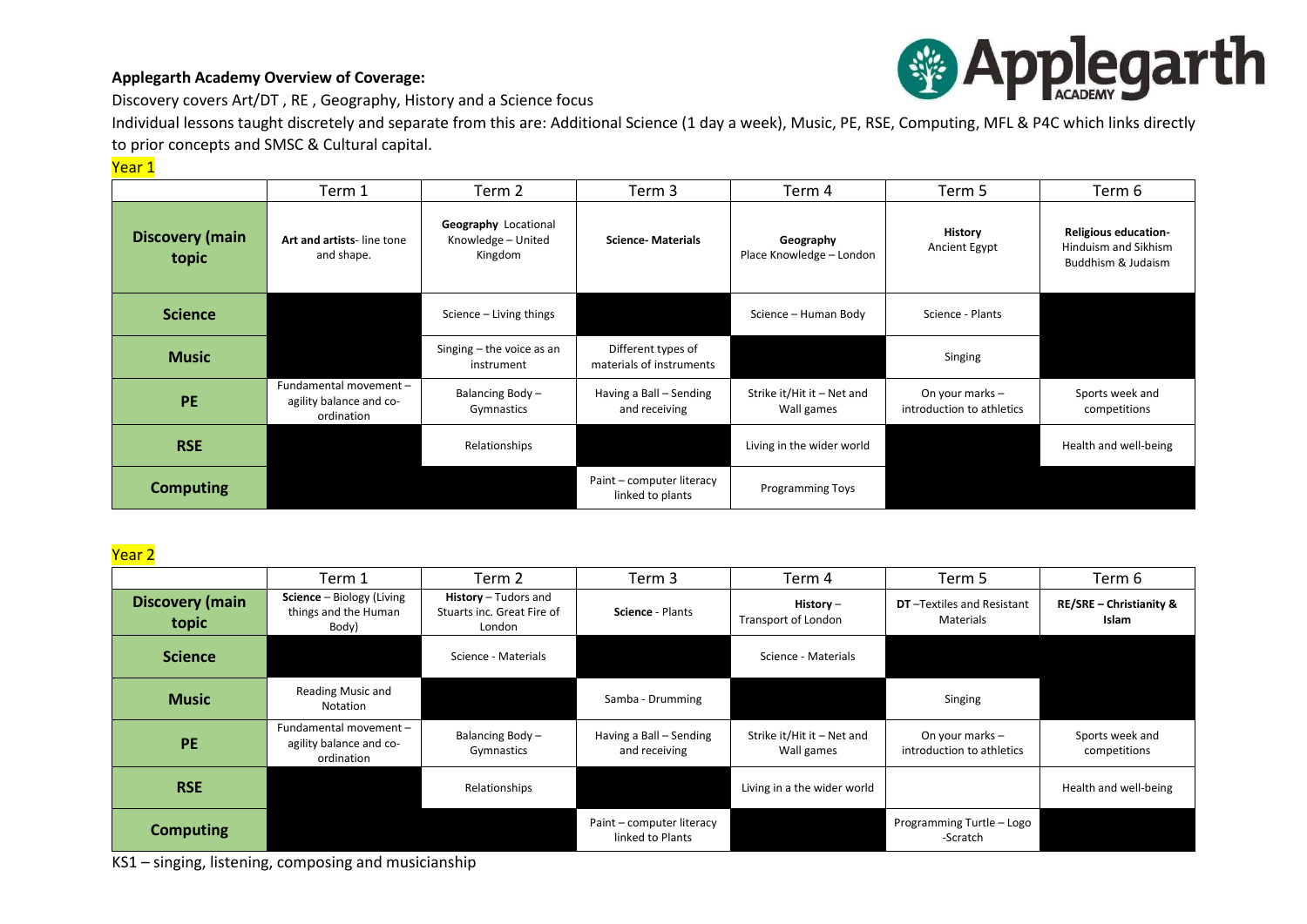# <mark>Year 3</mark>

|                                 | Term 1            | Term 2                                                                                                      | Term 3                              | Term 4                                              | Term 5                   | Term 6                                                                             |
|---------------------------------|-------------------|-------------------------------------------------------------------------------------------------------------|-------------------------------------|-----------------------------------------------------|--------------------------|------------------------------------------------------------------------------------|
| <b>Discovery (main</b><br>topic | Art & Art History | Geography - Human and<br>Physical (Oceans, Seas and<br>rivers inc. climate change,<br>erosion and pollution | Science - Sound and light           | Geography $-$<br>place knowledge (North<br>America) | History - Ancient Mayans | $RE -$<br>Christianity and Islam<br>Hinduism and Sikhism<br><b>Food Technology</b> |
| <b>Science</b>                  |                   | Science - rocks and matter                                                                                  |                                     | Science - Living things,<br>humans, and habitats    |                          |                                                                                    |
| <b>Music</b>                    | Keyboard          | Reading notations/music                                                                                     |                                     | Drumming & Vocal<br>development                     | Samba Drumming           |                                                                                    |
| <b>PE</b>                       | Tag Rugby         | Handball                                                                                                    | Hockey / Gymnastics                 | Athletics                                           | Cricket / Tennis         | Sports day and<br>competitions                                                     |
| <b>RSE</b>                      |                   | Relationships                                                                                               |                                     | Living in a the wider world                         |                          | Health and well-being                                                              |
| <b>Computing</b>                |                   |                                                                                                             | Word - linked to sound<br>and light |                                                     |                          | Programming Turtle, Logo,<br>Scratch                                               |

## <mark>Year 4</mark>

|                                 | Term 1                                                     | Term 2                                       | Term 3                                                 | Term 4                                                                  | Term 5                                              | ${\sf Term}\,6$ ,                      |
|---------------------------------|------------------------------------------------------------|----------------------------------------------|--------------------------------------------------------|-------------------------------------------------------------------------|-----------------------------------------------------|----------------------------------------|
| <b>Discovery (main</b><br>topic | Science (Biology) living<br>things, humans and<br>habitats | History - Ancient Greeks<br>and their impact | Science – rocks and matter<br>(Chemistry)              | $History -$<br>Romans and Victorians-<br>How did they shape<br>Britain? | DT - Food Tech, Resistant<br>materials and Textiles | RE/SRE - Judaism and<br><b>Budhism</b> |
| <b>Science</b>                  |                                                            | Science - sound and light                    |                                                        |                                                                         |                                                     |                                        |
| <b>Music</b>                    | Keyboard                                                   | Singing & Boomwhackers                       | Writing of notations/music<br>- reflecting composition | Battucada-<br>Drumming/rhythm                                           |                                                     |                                        |
| <b>PE</b>                       | Tag Rugby                                                  | Handball                                     | Hockey / Gymnastics                                    | Athletics                                                               | Cricket / Tennis                                    | Sports day and<br>competitions         |
| <b>RSE</b>                      |                                                            | Relationships                                |                                                        | Living in a the wider world                                             |                                                     | Health and well-being                  |
| <b>Computing</b>                |                                                            | Scratch - Questions and<br>Quizzes           | Word - linked to science                               |                                                                         |                                                     |                                        |